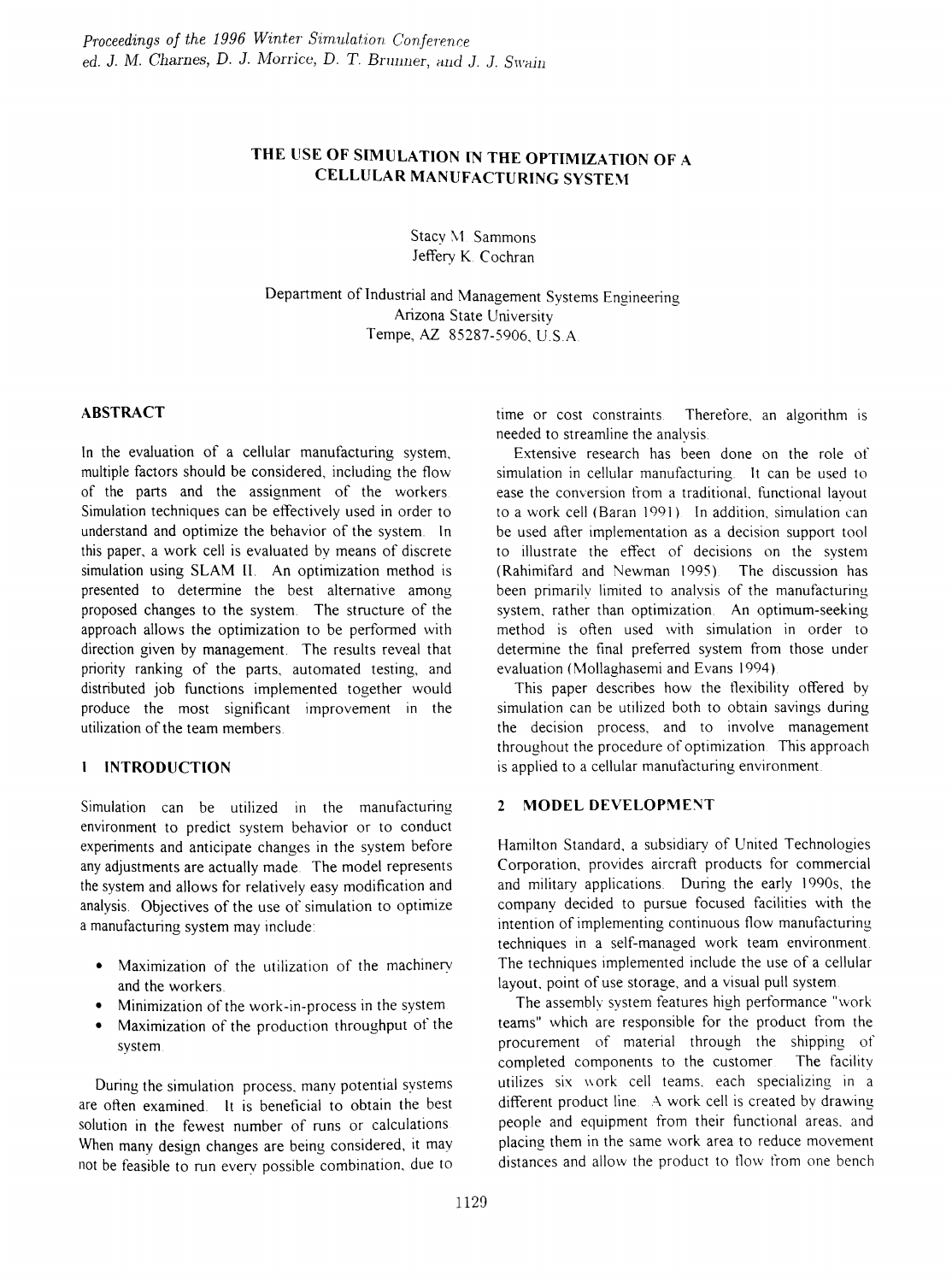to another. Figure 1 shows a chart of the layout and the product flow for the work cell.

The employees at Hamilton Standard are crossfunctional, capable of performing any of the functions within the team. Each team consists of six associates: one associate to purchase the materials, one associate to schedule production, one associate to receive parts, two associates to assemble and test the products, and one associate to ship the product to the customer. The team members currently work for six hours per day in their primary function, while the other two hours are used for administrative functions, such as accounting, filing paperwork, training, and attending meetings.

This paper focuses on the Outflow Safety Valve Cell Team which assembles three types of valves: a safety valve, an outflow valve., and a pressure regulating valve. The objective is to analyze the system and to optimize the utilization of the two team members who are involved in the assembly process, allowing them to accomplish other functions within the facility. The assembly of the valves can be classified as a small series production, due to the level of demand. Therefore, the focus is not on the throughput of the system. Rather, it is on the improvement of the use of work teams in the manufacturing environment.

A schematic of the system is shown in Figure 2. The entities of the system are the valves. They enter the system after an order has been placed., the necessary parts have arrived, and the production has been scheduled. The valves must wait on a rack for a team member to become available. Then, they move from bench to bench during the assembly process. There are five benches and a testing chamber used during the process. The same team member works on the valve from start to finish. If the valve does not pass testing, rework must be done before it is tested again. Finally, the valve leaves the cell to be shipped to the customer.

Data was collected on the system to specify input parameters and probability distributions. In addition., data was collected on the performance of the system to aid in validating the model. The team maintained detailed and up-to-date information about the operation of their work cell. By working with employees of the company familiar with the overall system, it was determined that the recorded values were representative of the way the cell was currently operating.

The daily starts and exits for the cell were obtained for six months, along with the work-in-process. Histograms were used to visually ascertain the apparent theoretical distribution of the data. The Kolmogorov-Smirnov (K-S) test was used to determine whether the actual distribution was significantly different from the apparent theoretical distribution that was assumed (Friedman and Friedman 1985).

The number of daily starts for the valves was compared to an exponential distribution. For a six hour work day, a new valve enters the system with the time between creations being exponential with a mean of 324 minutes. Of the valves that are ordered, approximately 40% are safety valves, 25% are outflow valves. and 35% are pressure relief valves. The safety valve had the shortest cycle time, and the pressure relief valve



Figure 1: Product Flow for the Work Cell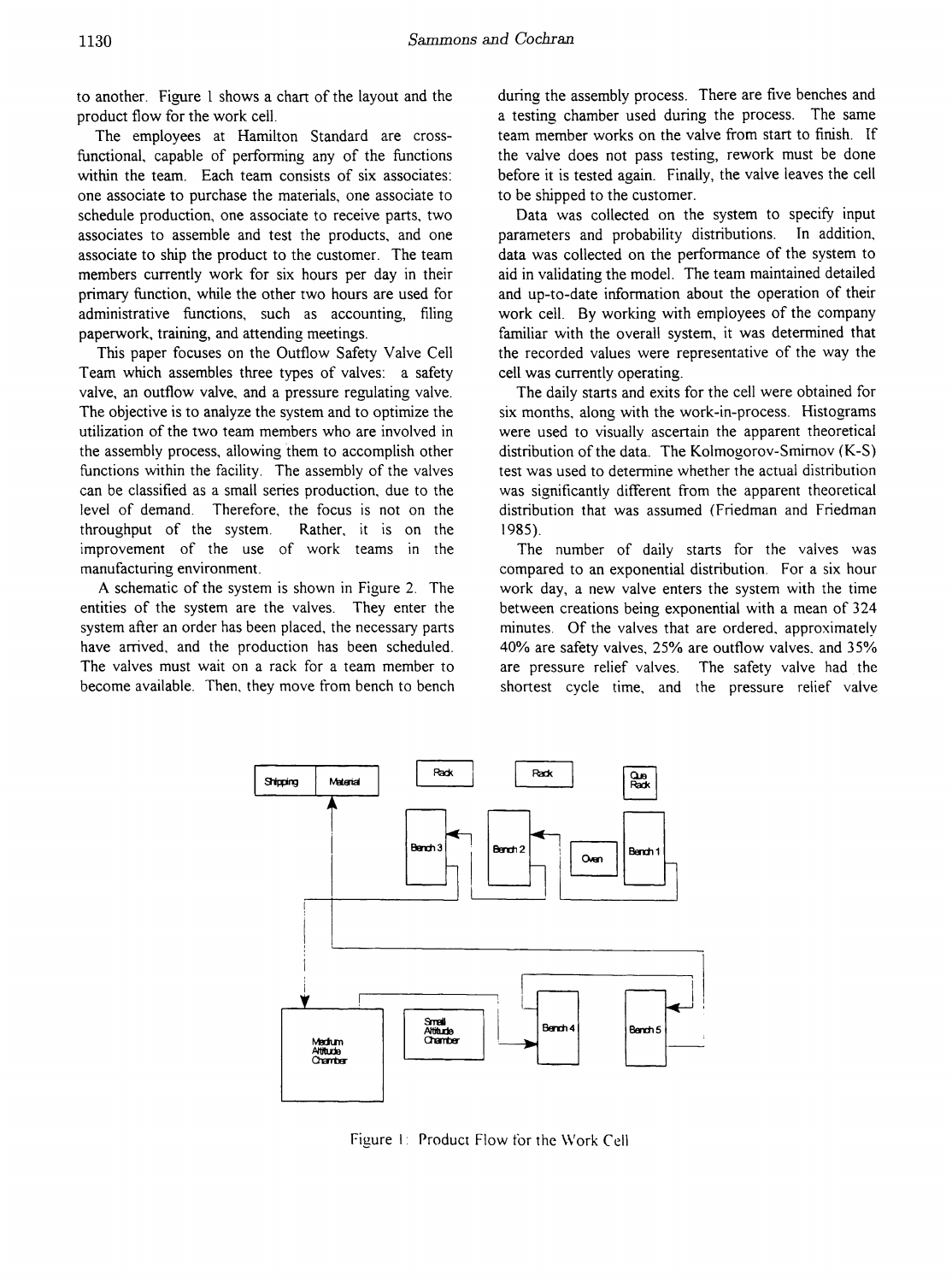

Figure 2: Schematic Diagram of Assembly and Testing Stations

measured the longest cycle time. It was necessary to determine the percentage of valves that required additional work because they did not pass the testing stage. The first time test yields demonstrated that approximately 92.5% of the valves passed testing the first time. When rework was required, the time was triangularly distributed with a minimum of 30, a mode of 50, and a maximum of 120 minutes.

#### 3 : ANALYSIS STRATEGY

A network model for the system was drawn as preparation for computer processing in SLAM II, Simulation Language for Alternative Modeling (Pritsker 1995) After entities are created, they are routed through probabilistic branching to specify the type of valve and the duration of the assembly operations. They wait for one of two team members to become available. Resources are used to model the team members, with the entities waiting in a file. The assembly benches are represented by activities in series. Statistics are collected on the cycle time for each of the valve types. and the entities are terminated. Statistics are also collected during the simulation on a time-persistent variable, which represents the number of entities in the system.

The main benetit of the network diagram is the ease with which it can be directly translated to SLAM code. Through the use of symbols. it allows the modeler to visualize the system and the flow of the entities. In addition, it provides a detailed picture of the organization of the model, which includes branching, the assignment of attributes to specific entities, and the collection of variables used for analysis

It was necessary to establish that the computer program was executing as intended through model verification. A trace was performed to aid in the \'entication. This provides funher detail about a specific time in the simulation. Additionally, a manual process of reviewing data inputs and outputs was done, ensuring that no significant discrepancies existed between expected and observed performance.

The process of establishing that a desired accuracy existed between the simulation model and the real system involved a comparison of the model output \vith the data that was obtained for the assembly system. Validation shows that the system can be represented by the model that was developed. The cycle times for the valves, the number of valves that were assembled in a given time period, and the average number of valves that \vere ;n the cell showed that the model represented the process in the work cell at Hamilton Standard The organization of the model is directly comparable with the system's structure, and the model only has enough complexity to portray the important characteristics of the real system.

The process of establishing the experimental conditions for using the model consisted of developing an efficient experimental design to explain the relationship between the simulation response and the controllable variables and to make each simulation so that the most information could be obtained from the data. The utilization of the resources was affected by the work hours of the team members and the time between arrivals of the valves. among many other factors

The initial conditions were established by using a pilot run to estimate a state which was representative of the long-term behavior of the system. Several runs were needed in order to accurately assess the system, due to normal variation. The use of a few long runs as opposed to many short runs generally produces a better estimate of the steady state mean, minimizing bias. Therefore, the simulation was run for six months with six hour work days.

#### **4 : APPLICATION OF THE MODEL**

The simulation model was executed with the determined conditions to obtain output \'alues for the system The average cycle times for the three valves were the following: 257 minutes for the safety valve, 475 for the outtlow valve, and 612 minutes for the pressure relief valve ... Additional measures of performance included the total number of observations, the number of entities in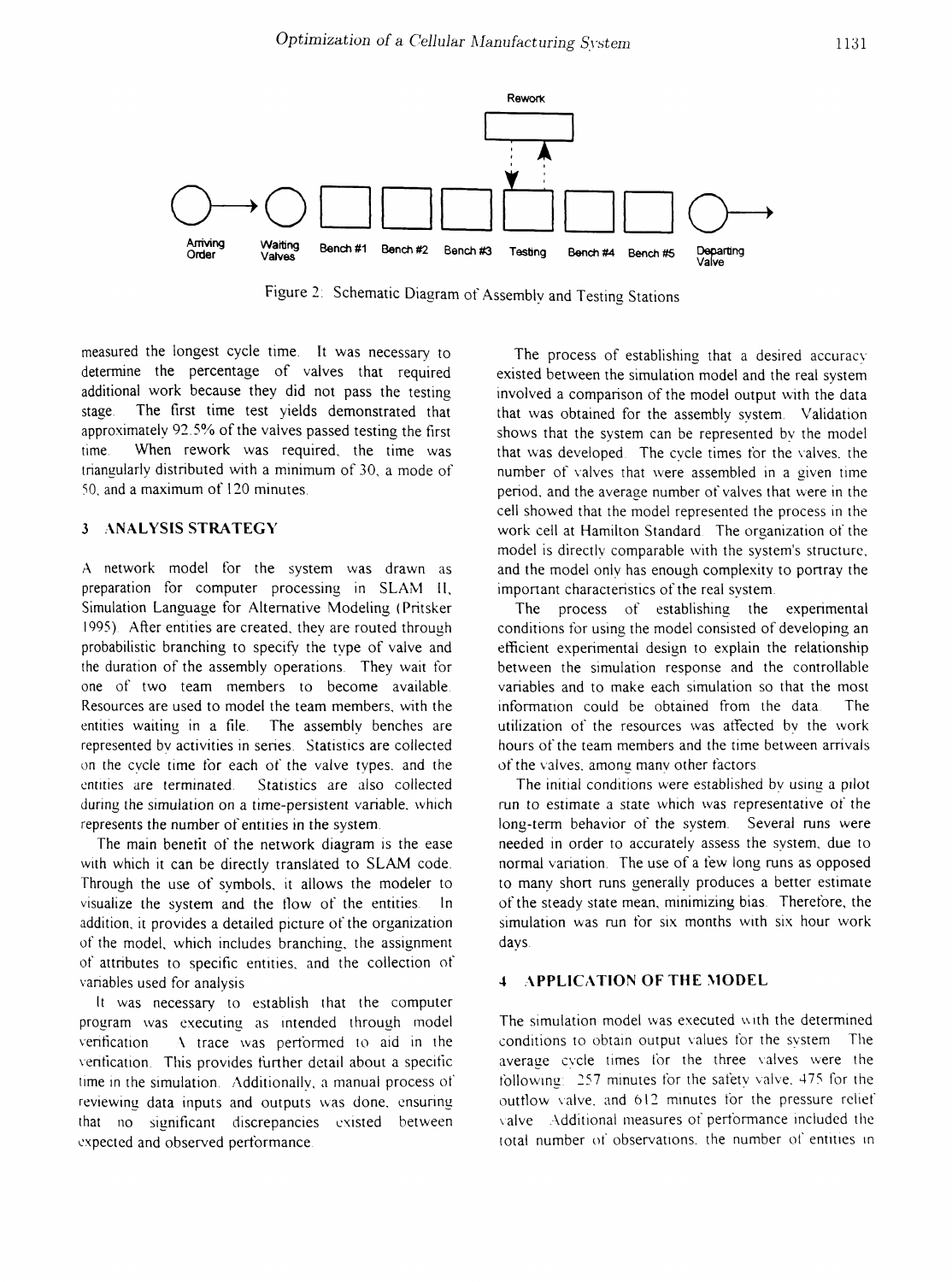the system, the time spent waiting for a resource, and the utilization of the resources. The average values from the results of the simulation runs are summarized in Table 1 for the original system.

An average of 142 valves were assembled in six months with a waiting time of 269 minutes. An average of 2.3 valves were in the work cell, either located at a bench or waiting for a resource. The utilization was approximately 72% for each team member. A. value above 85% is usually considered high when variability is involved in the system.

Table 1: "As Is" Petiormance Measures

|                                  | Average<br>Value |
|----------------------------------|------------------|
| Throughput (parts / six months)  | 142              |
| Work-In-Process (parts)          | 2.3              |
| Waiting Time (minutes)           | 269              |
| Utilization (% for team members) | 143              |

The model was used to predict performance of the system. Design changes were made to the model, within realistic constraints, in order to attempt to improve the utilization of the team members. The first change was to establish a priority ranking in the file, rather than relying on the default, First-In First-Out (FIFO) ranking. A Low-Value-First (LVF) ranking was used on the attribute representing the type of valve This ensured that the safety valve, the valve with the lowest cycle time, was placed first in the file, followed by the outflow valve and then the pressure relief valve.

The next change referred to the testing procedure used at Hamilton Standard. They were considering the use of fully automated test equipment, run entirely by computer. The duration of the activity for testing was adjusted to eliminate the variance involved.

The final design change involved the reallocation of resources. Rather than having each team member follow every step of the assembly process, they were divided. The objective was to maintain relatively equal utilization for the two employees, while separating their job functions. The first choice was to have one team member assemble only at the first three benches, and the second team member to test and finish the assembly. However, this was not effective because the job duties were unequal and the system backed up waiting for the first team member.

The model was adjusted so that the first team member was dedicated to the first two benches. The second team member was responsible for the remaining assembly and testing functions. This system was successful in providing an equal amount of work for the two employees. It has the advantage over the original distributed system of allowing the associates to concentrate on only a part of the assembly process, so that their experience level may improve at a faster rate.

Optimization can be accomplished with different methods. The most obvious method is enumeration, which consists of running every possible combination of the changes to the system. There are  $M<sup>N</sup>$  combinations, where N is the number of modifications and M is the number of alternatives considered within each modification. In this case, there are eight combinations. The results for the utilization are shown in Figure 3 for each of the simulations. The utilization values are included \vith 95% confidence intervals representing the high and low values.

A more efficient method is shown in Figure 4, Figure 5, and Figure 6, which uses pattern search optimization. For three design changes, this method can be illustrated graphically by a cube. The front face represents the system with team members performing all of the assembly functions, while the back face represents the system with team members dedicated to specific functions.

The original system is represented by the box for FIFO priority, manual testing, and distributed functions. Starting with the original system, the adjacent boxes are simulated and compared to the original system. The best alternative is selected, and then the boxes adjacent to this new system are simulated. This is continued until the optimum is reached. The benefit is that there is only a need to run the model for alternatives that are next to each successive optimum.

Although this method only eliminated the need for one run in locating the optimum in this case: it would be more of an advantage for models with extensive design changes. Additionally, it allows management to be involved in each step. Management can direct the search and provide knowledge of other constraints that may affect the process. They can streamline the process and direct it to the areas that are most relevant. In this way, the pattern search optimization method takes advantage of past knowledge and experience.

#### 5 CONCLllSIONS

A. one-tailed hypothesis test was used to determine if the modifications made statistically significant improvements to the utilization. The three modifications of priority ranking in the file, priority ranking with automated testing, and priority ranking with automated testing and dedicated functions showed statistically significant improvements in lowering the utilization of the team members. The best value for the utilization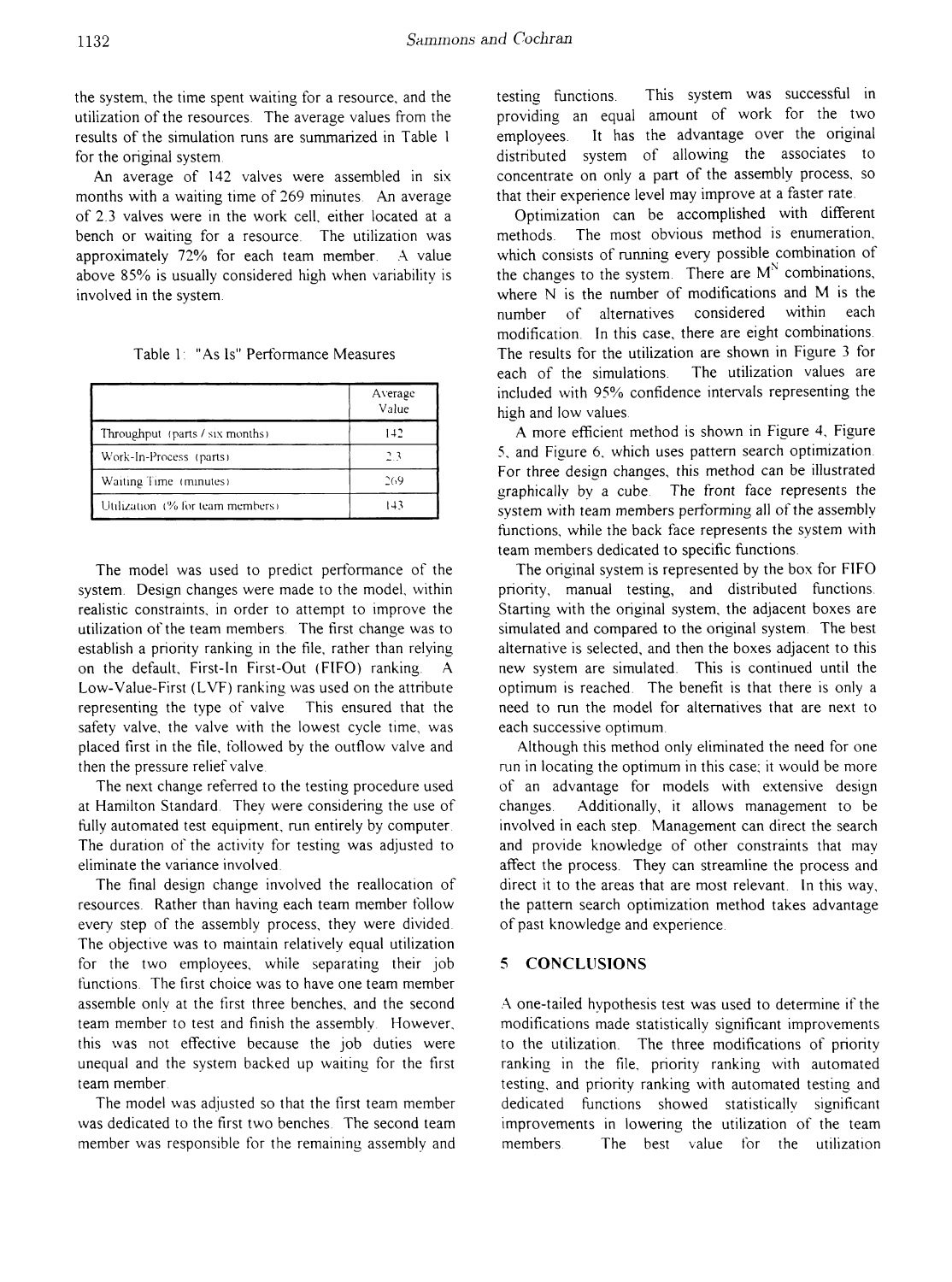

Figure 3: Effect of Design Changes on Utilization



Figure 4: Simulated Alternatives - Step 1



Figure 5: Simulated Alternatives - Step 2



Figure 6: Simulated Alternatives - Step 3

occurred when all three modifications were made to the process.

Simulation was an effective tool for this analysis in anticipating changes in the work cell. It gave an evaluation of the system in terms of a performance measure, and allowed for easy modification and

optimization of the system. The results for this process were as expected, and the pattern search optimization effectively demonstrated the significance of the design changes on the manufacturing cell.

Hamilton Standard is considering the establishment of additional facilities with work teams. The results of simulation are relevant to the process of learning how to effectively manage teams  $\mathsf{in}$  $\rm{a}$ manufacturing environment.

### **REFERENCES**

- Baron, J. J. 1991. Tips on Tackling GT-Based Cells. Manufacturing Engineering 106:46-49
- Friedman, L. W. and Friedman, H. H. 1985. The Probability Distribution as a Performance Criterion Simulation, When Comparing Alternative Systems. 262-264
- Mollaghasemi, M. and Evans, G. W. 1994. Multicriteria Design of Manufacturing Systems Through Simulation Optimization. IEEE Transactions on Systems, Man, and Cybernetics 24:1407-1411
- Introduction to Simulation and 1995. Pritsker. A. SLAMII. John Wiley & Sons, New York.
- Rahimifard, S. and Newman, S. T. 1995. The Role of Simulation in Operational Planning and Control of Flexible Machining Cells. In Proceedings of the 1995 Winter Simulation Conference, ed. C. Alexopoulos, K. Kang, W. R. Lilegdon, and D. Goldsman, 793-798.